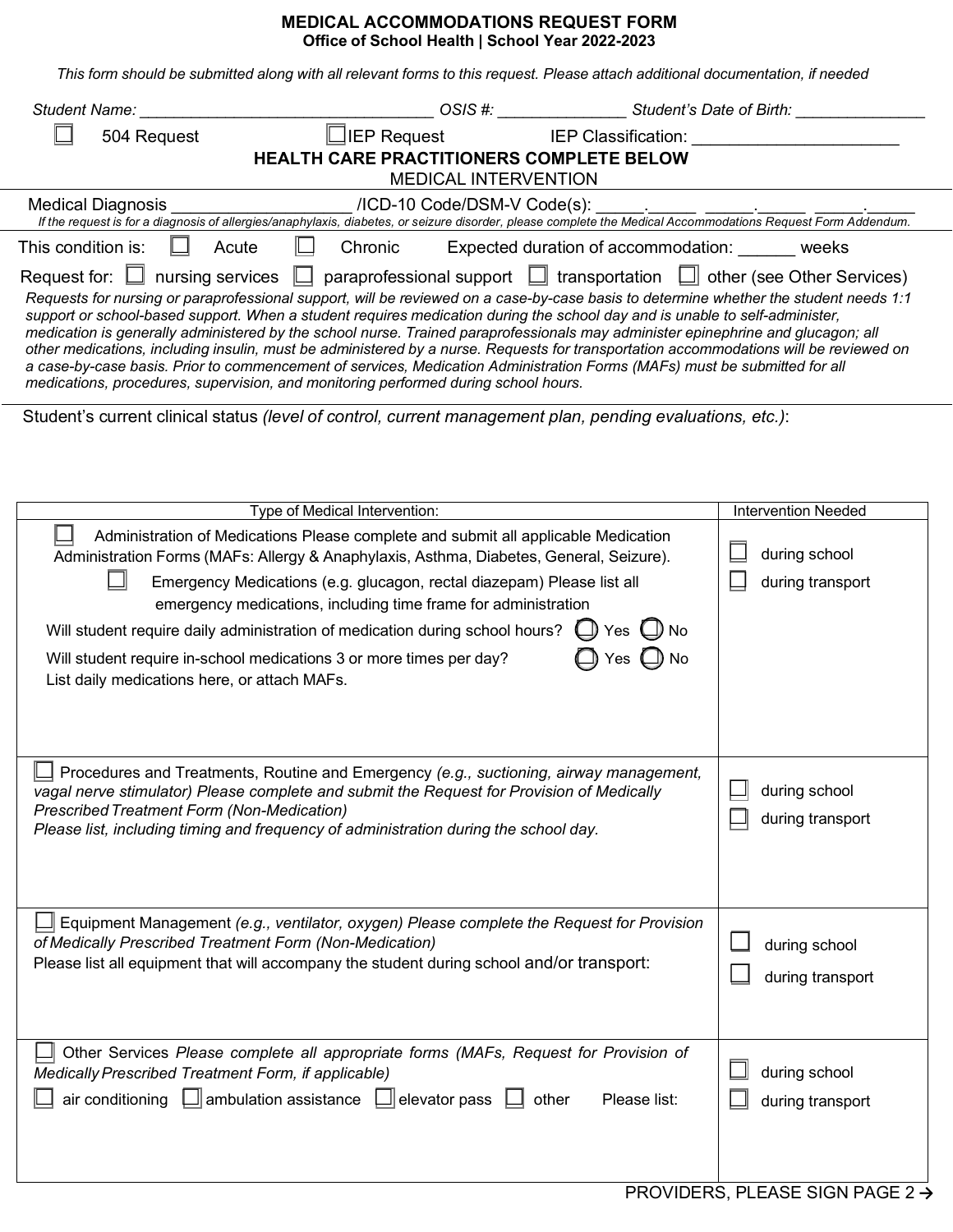| <b>MEDICAL ACCOMMODATIONS REQUEST FORM</b><br>Office of School Health   School Year 2022-2023<br>STUDENT CONSIDERATIONS                                                   |                                                                                                                                                    |
|---------------------------------------------------------------------------------------------------------------------------------------------------------------------------|----------------------------------------------------------------------------------------------------------------------------------------------------|
| <b>Supervision/Monitoring Required:</b><br>none                                                                                                                           | during school<br>during transport                                                                                                                  |
| continuous<br><b>Supervision/Monitoring Frequency:</b><br>Please describe the additional supervision/monitoring needed, including the tasks/responsibilities:             | other                                                                                                                                              |
|                                                                                                                                                                           |                                                                                                                                                    |
| Is the student considered to be medically unstable (At risk for medical decompensation during school or transport)?<br>$\Box$ Yes (please describe below) $\Box$ No       |                                                                                                                                                    |
| Is the student considered to be behaviorally unstable (poses a danger to themself or to other students)?<br>$\Box$ Yes (please describe below)<br>$\mathbf{U}$ No         |                                                                                                                                                    |
| Does the student currently utilize the following: $\square$ Crutches $\square$ Cast $\square$ Wheelchair $\square$ Other:                                                 |                                                                                                                                                    |
| Please list any other clinical concerns relevant to supporting the student during the school day and/or during transport<br>(Attach additional information if needed)     |                                                                                                                                                    |
| How does this diagnosis affect educational performance? Does the diagnosis have an impact on learning,<br>participation, or attendance in school? If so, please describe. |                                                                                                                                                    |
| <b>CONTACT INFORMATION &amp; ATTESTATION</b>                                                                                                                              |                                                                                                                                                    |
|                                                                                                                                                                           | <u>_Cell: ________________________Email: ___</u>                                                                                                   |
| Best days to be reached:                                                                                                                                                  |                                                                                                                                                    |
| $\Box$ Mon-Time: $\_$                                                                                                                                                     | $\boxed{\Box}$ Tue-Time: $\boxed{\phantom{\Box}}$ Wed-Time: $\boxed{\phantom{\Box}}$ Thu-Time: $\boxed{\phantom{\Box}}$ Fri-Time: $\phantom{\Box}$ |
| I attest that I have provided clinical services to this student and that the information above is complete and clinically<br>accurate as of the date provided below.      |                                                                                                                                                    |
|                                                                                                                                                                           |                                                                                                                                                    |
|                                                                                                                                                                           |                                                                                                                                                    |
| OSH-14 504 Med Accom Req Rev. April 2021                                                                                                                                  | For Print Use Only                                                                                                                                 |